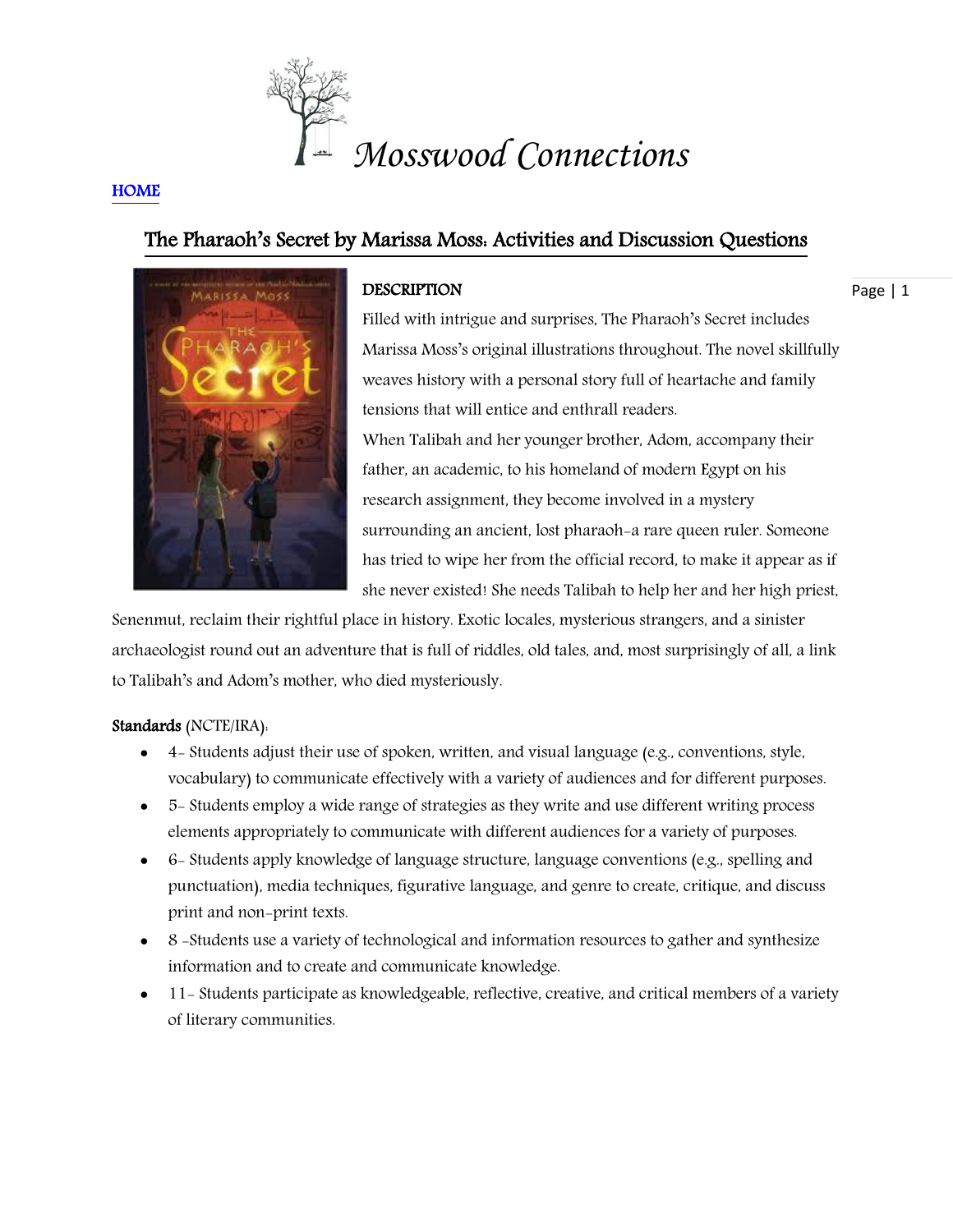

# **Activities**

- $\triangleright$  Have the students figure out what their names would be in Hieroglyphics. Here is a website: <http://ngm.nationalgeographic.com/ngm/egypt/translator.html>
- Page | 2  $\triangleright$  Sports were important to the ancient Egyptians. Have the kids research what sports were popular[. http://www.ancient-egypt-online.com/ancient-egypt-sports.html](http://www.ancient-egypt-online.com/ancient-egypt-sports.html)
- $\triangleright$  Have a "sports day" (tug of war, pass the hoop).



- $\triangleright$  Explore the symbolism of different animals that are featured in the ancient Egyptian culture. (More information on pages 7-8.)
- Discuss foreshadowing in literature (More information on page 8.)
- $\triangleright$  Discuss rising action. Here is a website for lesson information and worksheets. [http://www.kerpoof.com/edu/plans/The\\_Plot\\_Thickens/The\\_Plot\\_Thickens.pdf](http://www.kerpoof.com/edu/plans/The_Plot_Thickens/The_Plot_Thickens.pdf)
- Make an amulet out of model magic. Research examples here: <http://www.ancientegypt.co.uk/mummies/story/page9.html>
- Writing topic ideas:

Be a tour guide. Research Egypt and make a brochure of the historical sites in Egypt.

Research the climate and do a weather report.

Research and compare the female pharaohs.

Write a newspaper article about Hatshepsut.

Write an afterward for the book. What do you think happened to Talibah and Adom when they returned to their home?

Research Ancient food. Make one of the recipes.



We made basbousa.

[Recipe here: Basbousa](Recipe%20here:%20http:/www.food.com/recipe/basbousa-1576-1587-1576-1608-1587-1577-12957)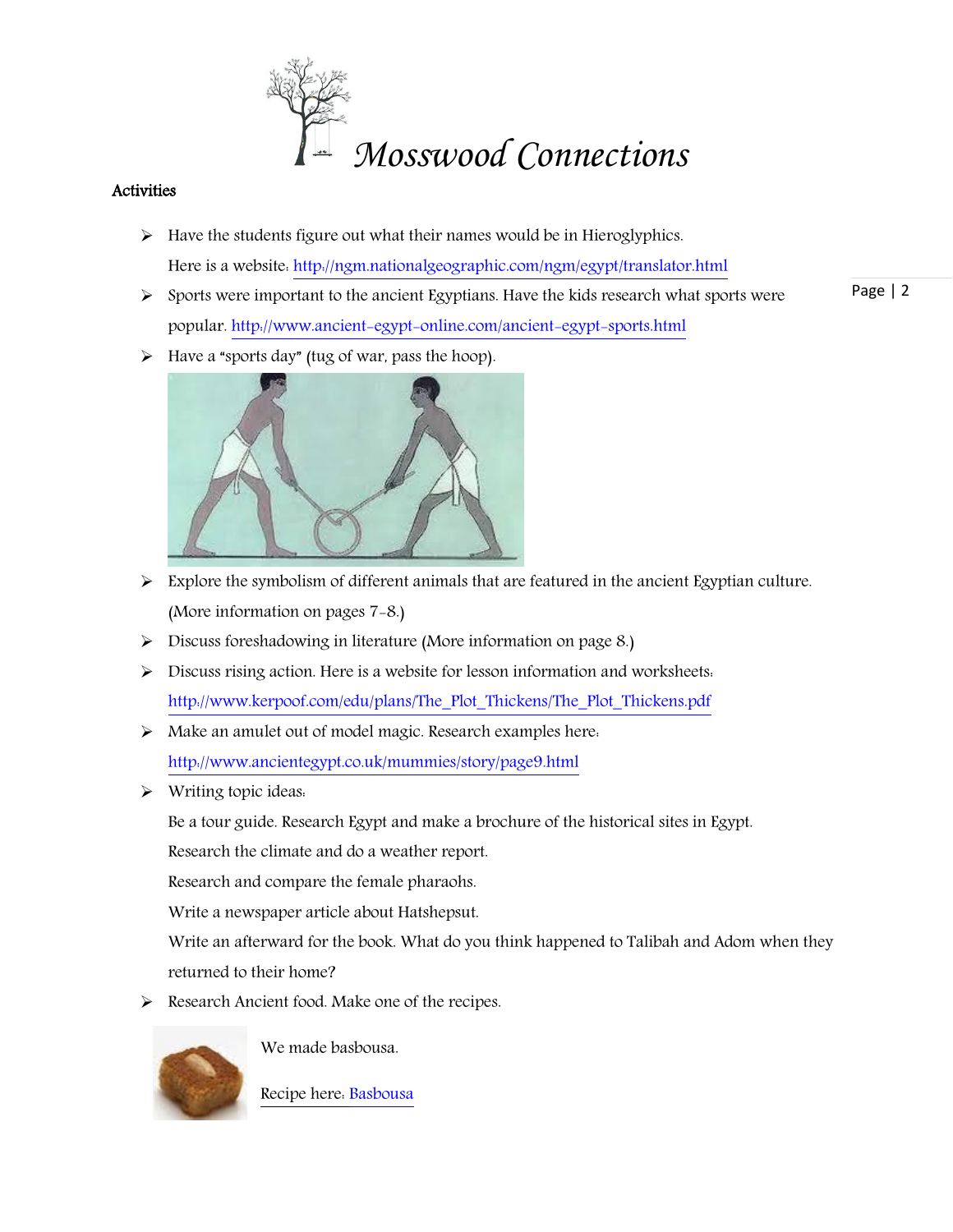

- $\triangleright$  Play a trivia game about the Pharaohs
- $\triangleright$  Vocabulary (Pages 9-11)
- $\triangleright$  Play Senet. (Game and rules on page 12-14.)

# Discussion Questions:

Chapter 1:

What do you think Talibah meant when she said that she expected that Cairo would feel familiar to her?

Have you ever heard so much about something that when you finally experience it seems familiar?

Why do you think that Talibah did not tell her father about the stone carving?

Chapter 2:

What is papyrus?

What is the Book of the Dead?

(It is an ancient Egyptian guide book for how people cross over from the world of the living to the world of the dead.)

Who is Anubis?

(He weighs the dead person's, a heart heavier than a feather means that heart is evil)

Why do you think that Talibah's and Adom's dad does not talk about their mother?

Talibah starts to have strange dreams. Are they just dreams or something else?

Chapter 3:

What happens in this chapter? Why might it be important to the story?

Do you think that Rashid's ring is magic?

What is the relationship between Talibah and Adom?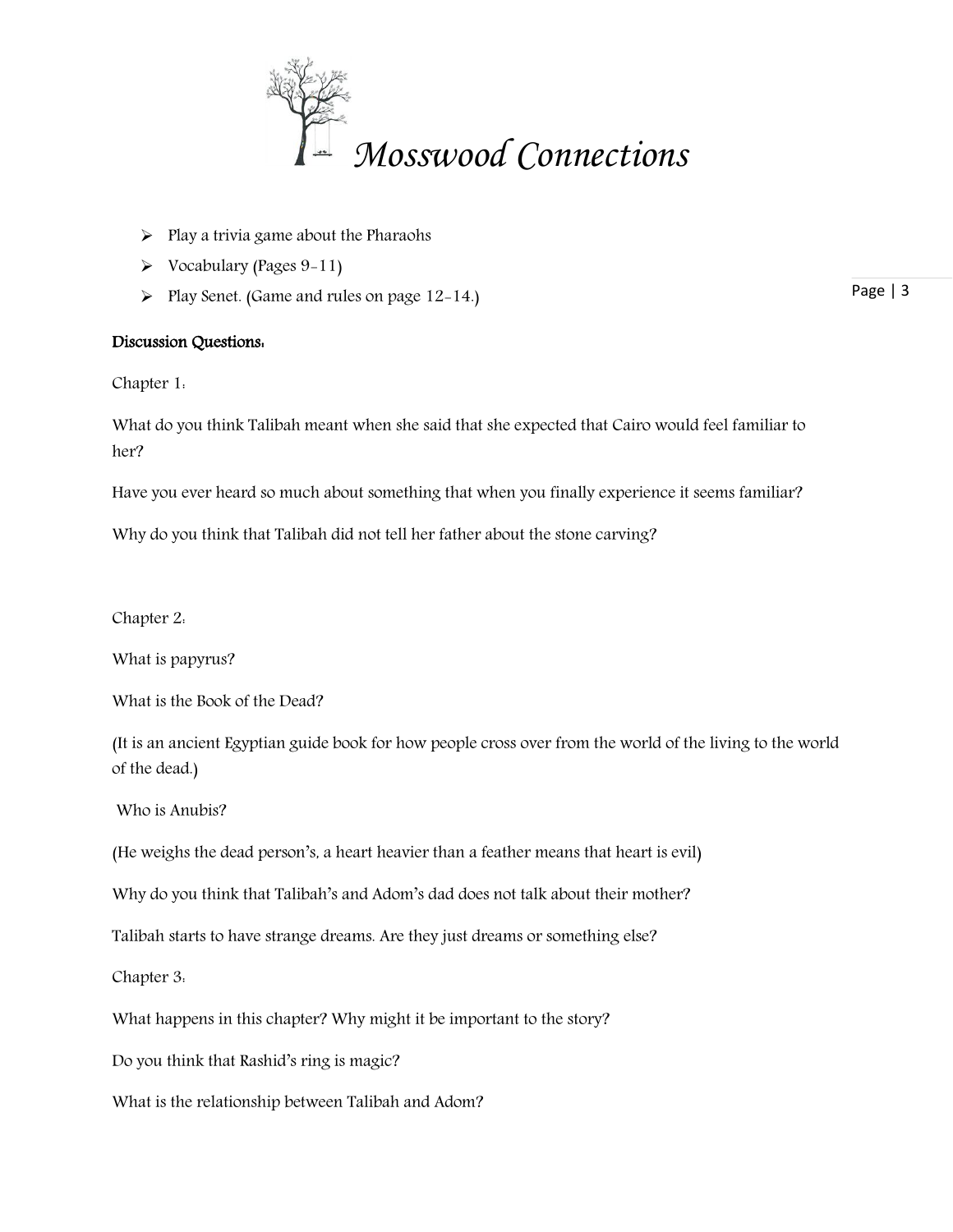

Where is Rashid taking them?

Chapter 4:

Where do you think Talibah was in her dream?

What is Luxor?

Page | 4

Talibah has a 'gut" feeling about Rashid. Has that ever happened to you? If you have those feelings what should you do?

Why did they call Hatshepsut the "Daughter of Justice"?

(Her pharaoh name was Maat-kare meaning keeper of Maat, the principle of order. She helped bring order to Egypt.)

Chapter 5:

What does Adom see on their way to the temple complex?

Is the snake dangerous?

Do you know the symbolism of a cobra in Egyptian mythology?

When Talibah enters the temple it feels familiar why?

Who was Senenmut?

What is a cartouche?

Who is Maat-Ka-Re?

Chapter 6:

Why doesn't Talibah want to go with Rashid?

Talibah thinks that she found something out about Senenmut and Hatshepsut. What was it?

Why did Senenmut have 2 tombs?

Chapter 7: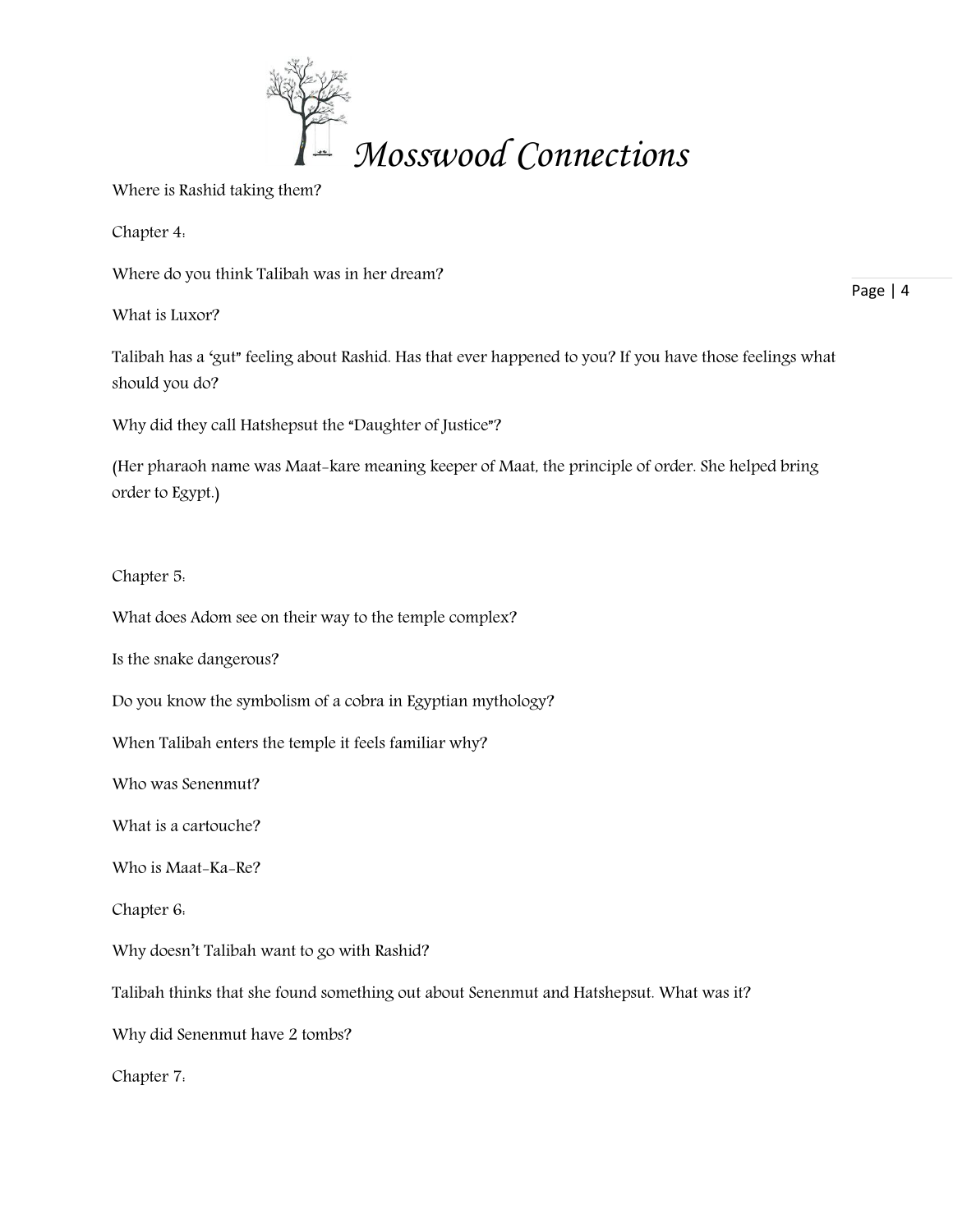

What does Talibah find at the library?

Why does the author choose to tell the story of Senenmut through the writings of the scribe?

What do we learn from Meru's writings?

Chapter 8:

We meet Neferure; who is she?

Why would she have to marry her half-brother?

What happens to Talibah in the pool?

Talibah finds a scrap of paper. Adom tells her about the old lady "maid" who smells of spices. Why might that smell be important to the plot?

Chapter 9:

What does Talibah discover in this chapter?

What does Senenmut show Meru in Hatshepsut's tomb?

Why was Meru shocked?

Chapter 10:

What do you think was the reason for Hatshepsut depicting herself as male?

Why do you think Hatshepsut's name was erased from the tomb? Jealousy of her step son? Did erasing her name allow Thutmose III to pretend he was of royal blood?

Chapter 11:

What would it be like to have to take care of a younger sibling?

Why does Talibah cry?

Chapter 12:

What happens to Adom?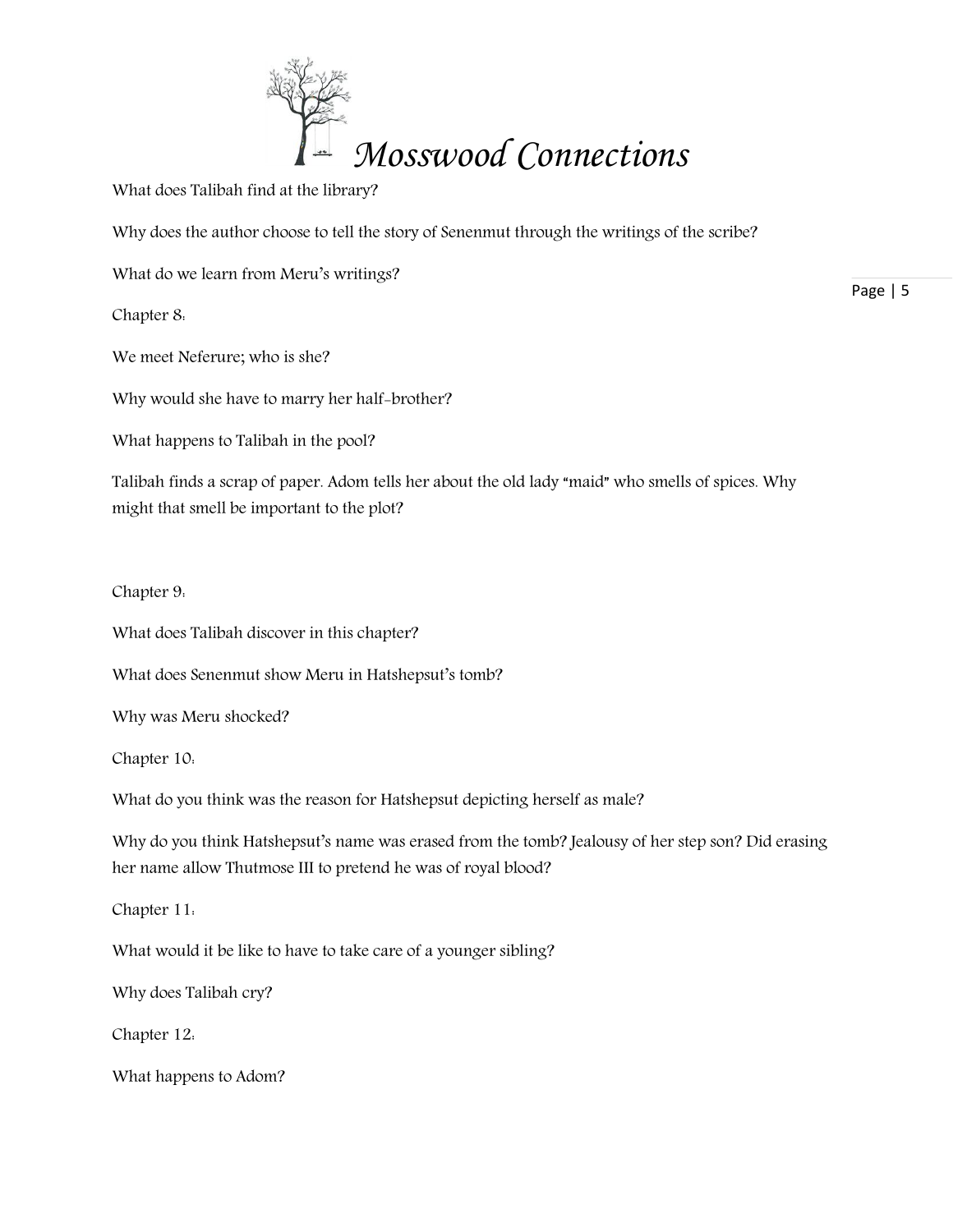

What does he find?

Chapter 13:

What happened to Neferure?

How does Senenmut feel? Do you believe that is historical fact or fiction?

Chapter 14:

What is delivered to Talibah?

Whose name do you think was in the cartouche that Talibah saw?

What does it mean when the demon devours Hapuseneb?

Chapter 15:

Should Talibah tell Adom everything that was going on with her? Why or why not?

What do they discover about their connection to Senenmut?

Chapter 16:

What does Talibah's fear of water foreshadow?

What does Hatshepsut's mummy threaten in Talibah's dream?

What is the hieroglyph on Rashid's ring? (Hapuseneb)What do you think that this means?

What happens to Talibah on the boat? Is this still rising action or the climax?

Chapter 17:

What happens in this chapter?

Does what takes place make sense to you or just bring up more questions?

Chapter 18:

How does Talibah explain her "vision"?

Chapter 19: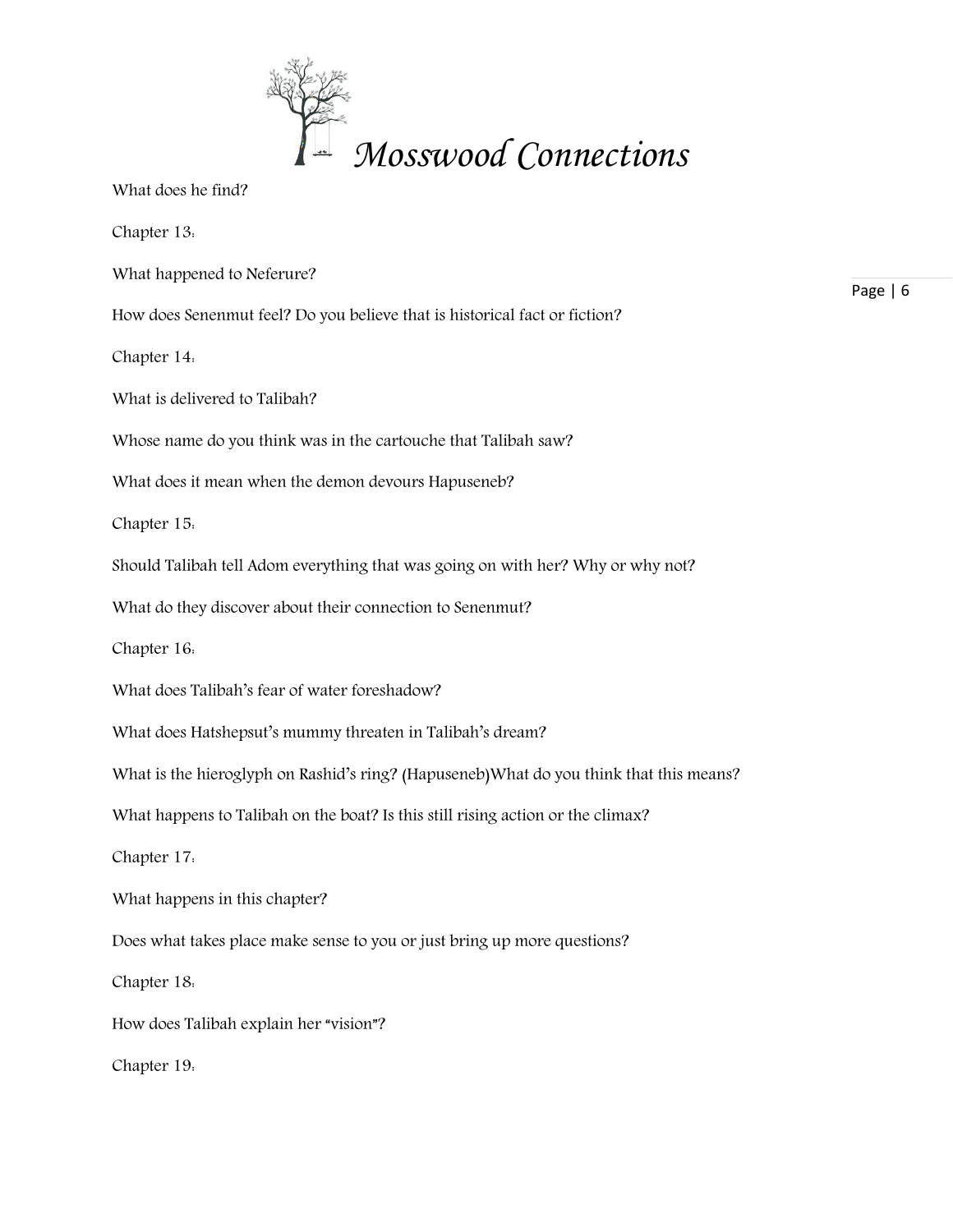

Their fathers returns. What do you think that this signals? What does the name Talibah mean? What is the origin of the bracelet that Adom bought for Talibah? Chapter 20: What happens with at the tomb with Rashid? Chapter 21: What is special about Talibah's bracelet? Who is she related to? What does the man tell her that she has to do? Chapter 22: What plan does Adom come up with? Do you think that this is a good plan? What would you do?

Chapter 23:

Would you go to the tomb in the dark? Why or why not?

How does Talibah know that they are getting closer?

Whose cartouche was on the statue they found by the ring?

Did you agree that the ring should be put in the rubble of Senenmut's second tomb? Why or why not?

Who finds them in Hapuseneb's tomb?

What is the connection between Rashid and Hapuseneb?

Chapter 24:

Why did the backpack burst into flames and how does that help the story?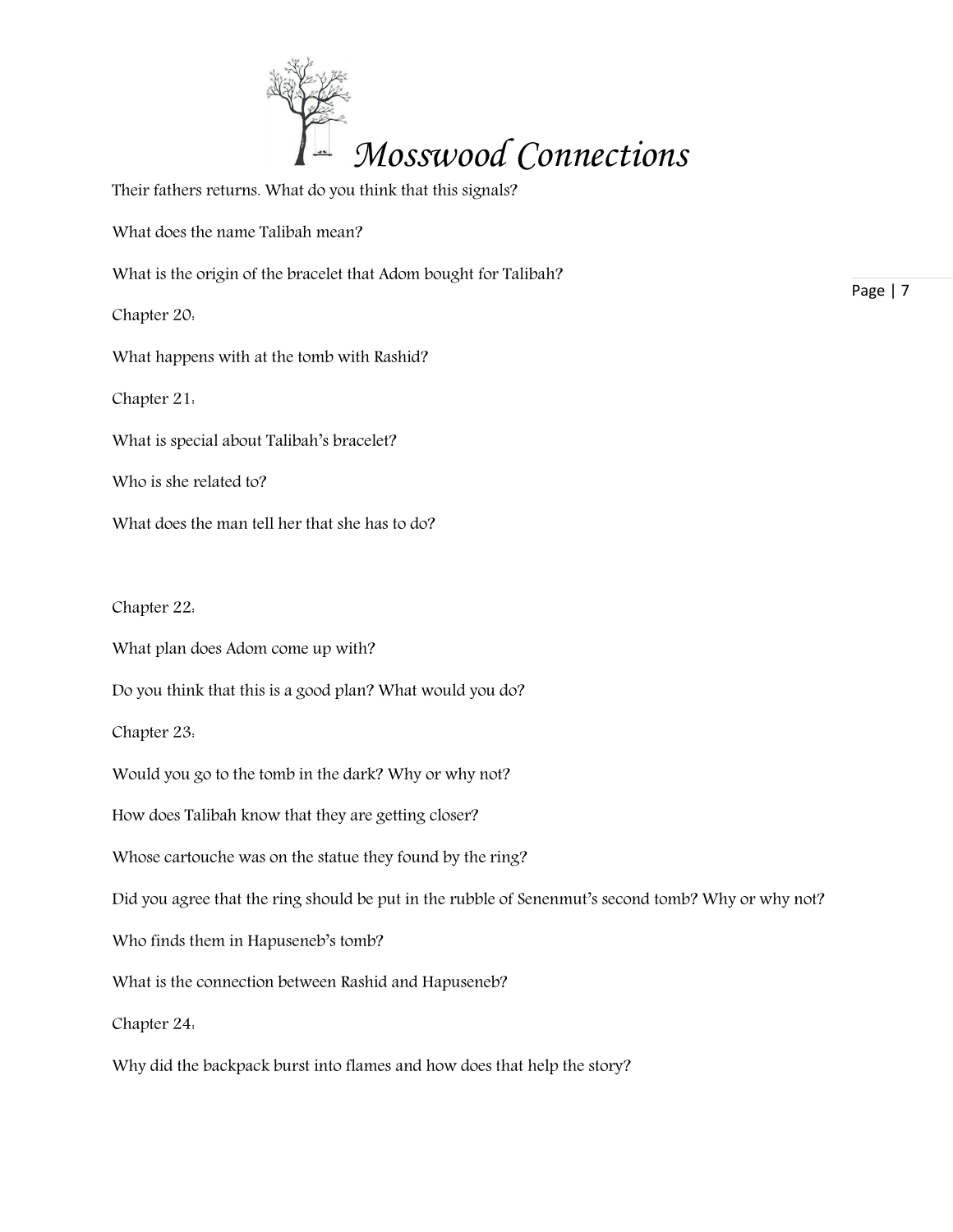

Do you think that their mother's death had anything to do with the curse?

What happened to Rashid?

## Symbolism of Ancient Egypt

Page | 8

## Crocodiles:

The Egyptians both respected and feared the power of the crocodile as they were a real danger to them. The Nile, which was full of crocodiles, was important to the livelihood of the Egyptians. It therefore made good sense to have a god which could appease these ferocious beasts. Crocodiles were represented by the god called Sobek. Possessing the strength and nature of a crocodile, which Egyptians would both fear and respect, he was a symbol of the Pharaoh's power.

Cobra:

Appearance: The cobra was almost always portrayed rearing up and with its hood dilated. The Greek word uraeus is typically used to describe the cobra in this pose. The word may have its origins from the Egyptian words which meant "she who rears up". The species of cobra represented as the uraeus is the Naja haje. Meaning: According to the Story of Re, the first uraeus was created by the goddess Isis who formed it from the dust of the earth and the spittle of the sun-god. The uraeus was the instrument with which Isis gained the throne of Egypt for her husband Osiris. The uraeus was a symbol for various things from early times including: the sun, Lower Egypt, the king and a number of deities. As the sacred creature of the Delta city of Buto, the reptile was known by the same name. She soon became an emblem of all of Lower Egypt. The uraeus was often depicted with the vulture Nekhebet who served the same function for Upper Egypt. Together they symbolized the unification of the two lands. Scarab:

Egyptians observed how newborn scarabs emerge from the dung, and how the adult beetles spend most of their lives rolling the feces in order to feed their offspring, until mysteriously, the scarab becomes aware of a pair of wings which had always been there, and they courageously fly away to explore life outside the dung. The brief life of the scarab, then, reveals a beautiful message – just like the scarab beetle lives among the feces until it discovers its hidden wings. The human soul is also trapped in the physical world (symbolized by the dung ball) until it discovers its ability to fly.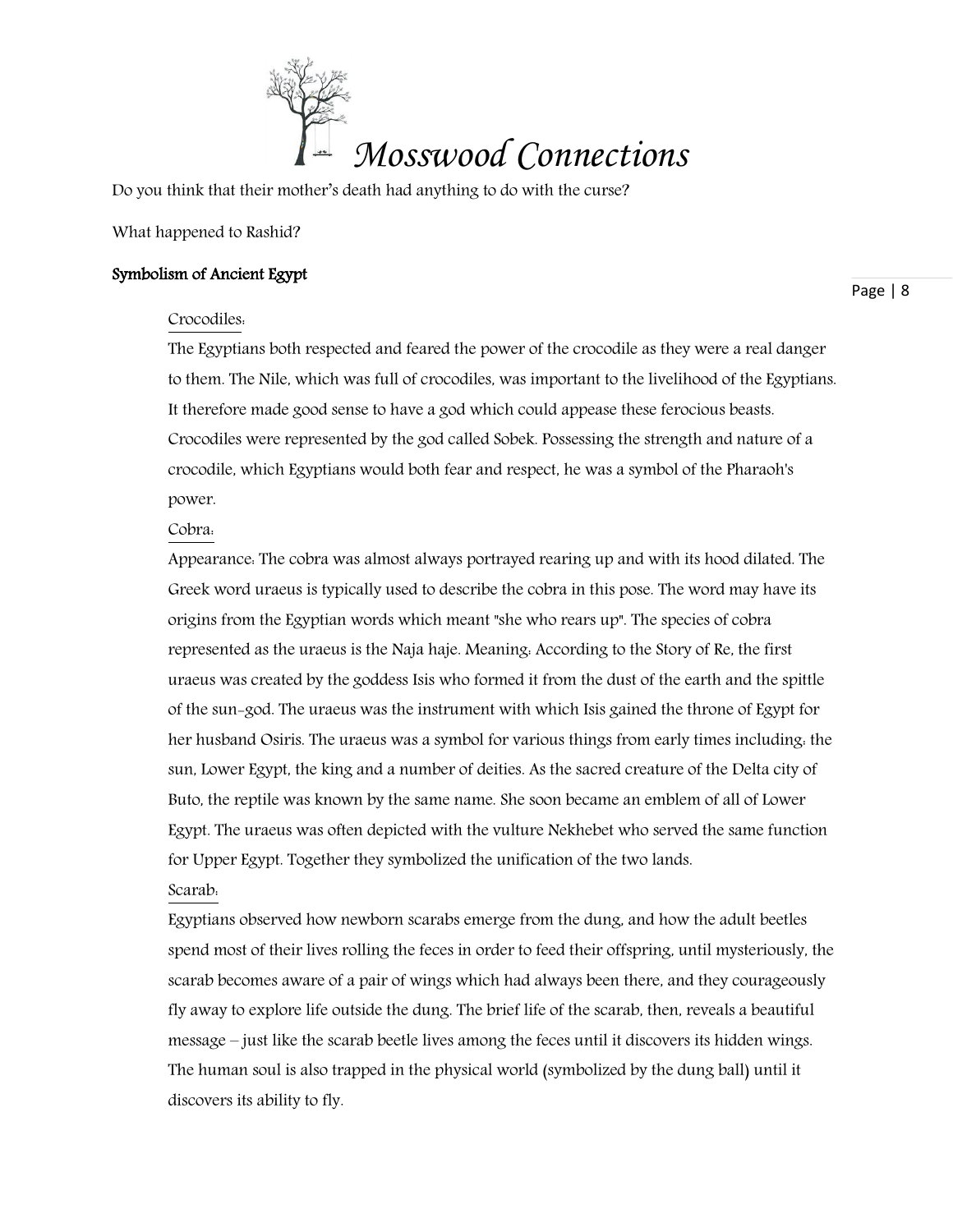

#### Scorpion:

Page | 9 The scorpion is a constant reminder that death walks with us. In the mythology of ancient Egypt, the scorpion stands for Seth, the Trickster and brother of Nephthys, queen of the Land of the Dead. He is the nemesis and opponent of Osiris, and Isis the Magician. The Egyptian goddess of transformation, Isis (or, Aset,) was liberated by the god of wisdom, Toth, from the room in which Seth had her at work weaving a shroud. She was given a company of seven scorpions to serve as her bodyguard, which forms a circle around her.

#### Definition of Foreshadowing

Foreshadowing suggests events that have yet to occur in a work of literature. Writers use foreshadowing to build their readers' expectations and to create suspense. Example: A weapon found in a drawer early in a story might foreshadow a future crime in the story.

#### Apply

There are examples of foreshadowing in your book. Some are more obvious than others are.

1. Name the event that is foreshadowed earlier in the book.

2. Identify the clues that foreshadow the event. Write the page number and sentence/paragraph in which the foreshadowing is found. Include a second page number and sentence/paragraph that foreshadows the event if possible.

#### Challenge Question

1. Name a second event that is foreshadowed in the book. 2. Identify the clues that foreshadow the event. Write the page number and sentence/paragraph in which the foreshadowing is found.

## **Vocabulary**

#### Vocabulary Words #1-#4

"Instead, I see cement slums, cardboard shanties, and then, as we get closer to the center of the city, the same anonymous buildings you see everywhere, sleek-glass-and-high-metal high-rises next to crumbling cinder block monstrosities."

- 1. Slums- *n.* a thickly populated, run-down, squalid part of a city, inhabited by poor people.
- 2. Shanties- *n.* a crudely built hut, cabin, or house.
- 3. Anonymous- *adj.* lacking individuality, unique character, or distinction.
- 4. Monstrosities- *n.* the state or character of being monstrous.

#### Vocabulary Words #5-#8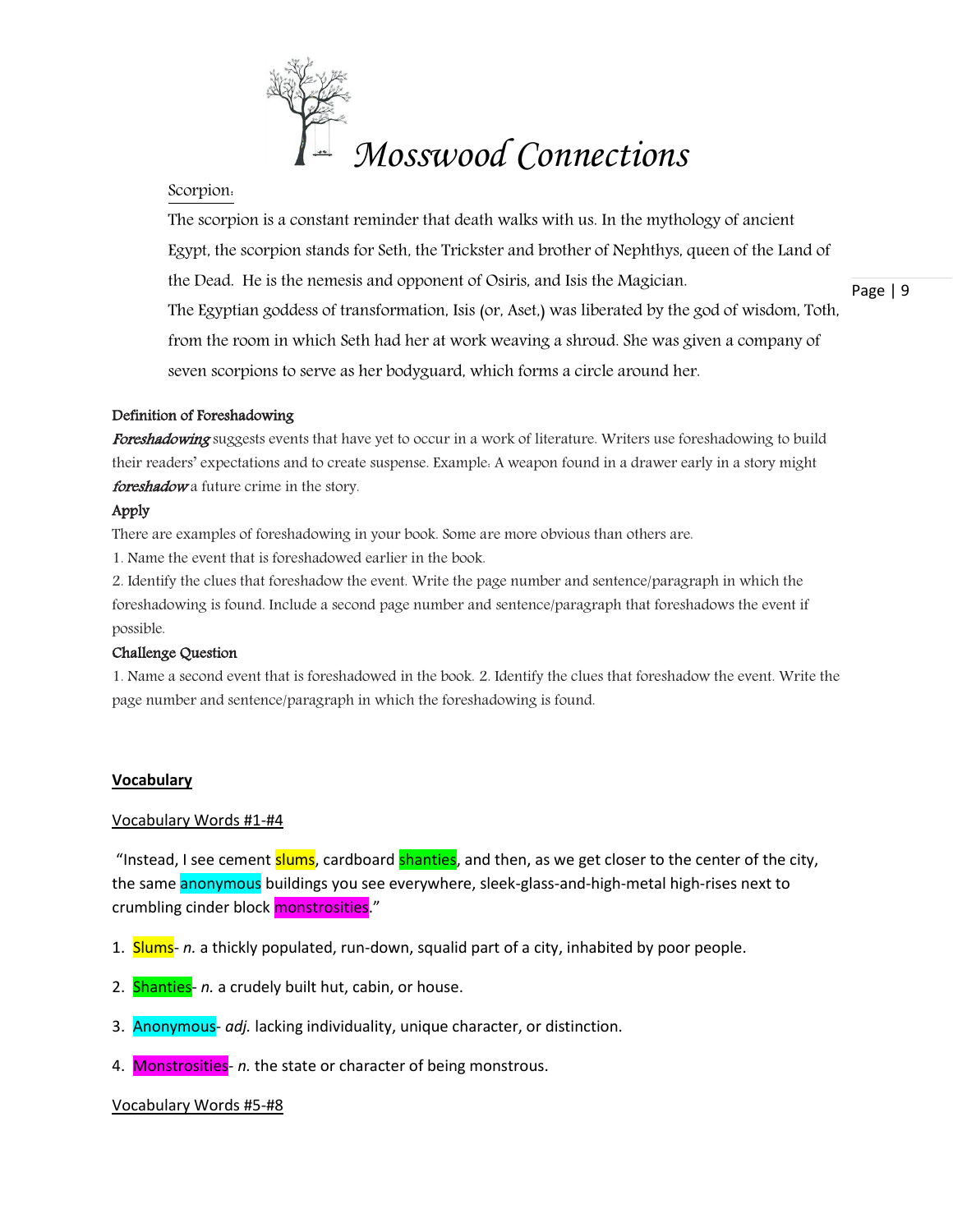

"I can tell he's imagining that he is **rummaging** through a pirate's lair where treasures from exotic voyages have been heaped up while waiting for the captain's return with yet more loot."

Page | 10 5. Rummage- *v.* to search thoroughly or actively, especially by moving around, turning over, or looking through contents.

6. Lair- *n.* a secluded or hidden place, especially a secret retreat or base of operations; a hideout or hideaway: *a pirate's lair.* 

- 7. Exotic- *adj.* of foreign origin or character; not native; introduced from abroad.
- 8. Heaped- *v.* a group of things placed, thrown, or lying on top of each other; pile.

## Vocabulary Words #9-11

"I'm not a big person---one of the few things Dad says about Mom is that I *inherited* her slender build--and I feel even smaller in the elaborate gilt car."

- 9. Inherit- *v.* to receive (a genetic character) by the transmission of hereditary factors.
- 10. Slender build- *n.* a thin, small complexion.
- 11. Elaborate- *adj.* marked by intricate and often excessive detail; complicated

#### Vocabulary Words #12-#14

"Her most important achievement was solidifying the order that her father had restored to the kingdom after the invasions of the Hyksos."

12. Achievement- *n.* something accomplished, especially by superior ability, special effort, great courage, etc.; a great or heroic deed.

13. Solidifying- *v.* in the present tense, to unite firmly or consolidate.

14. Restore- *v.* 1. To bring back to a former, original, or normal condition, as a building, statue, painting, or country.

#### Vocabulary Words #15-18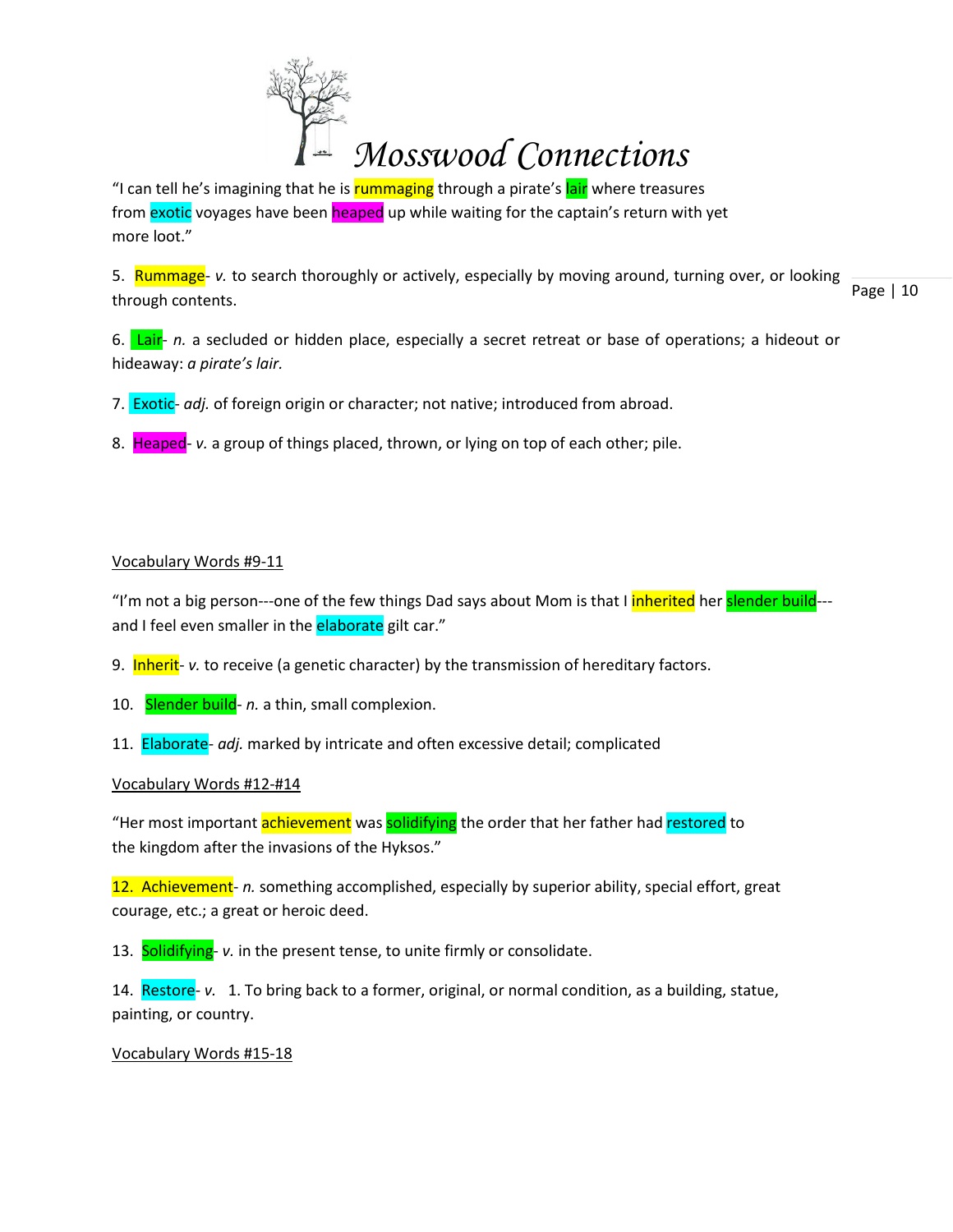

"Instead of a solemn procession of sphinxes, there's a tangle of modern streets and shops displaying alabaster bowls, gaudily painted miniature mummies and brightly colored clothes."

- 15. Solemn- *adj.* gravely or somberly impressive; causing serious thoughts or a grave mood.
- 16. Procession- *n.* a line of, typically the same thing, persons or things coming from a source.
- 17. Alabaster- *adj.* resembling alabaster in the sense of color and touch; smooth and white shine.
- 18. Gaudily- *adj.* cheaply showy in a tasteless way.

#### Vocabulary Words #19-22

"Instead of neatly organized books and **gleaming** computer terminals, the library Rashid leads me to is a labyrinth of dusty shelves; rusted filing cabinets; and piles of books massed on tables, chairs, and the floor."

- 19. Gleaming- *n.* a flash or beam of light.
- 20. Terminals- *n.* occurring at or forming the end of a series, succession, or the like; closing; concluding.
- 21. Filing Cabinets- *n.* a place to store important documents or papers.
- 22. Massed- *v*. a considerable assemblage, number, or quantity.

#### Vocabulary Words #23-24

"He pivots the scarab back like a lid, revealing a small space big enough for a coin or a gem, but not much more."

23. Pivot- *v*. a pin, point, or short shaft on the end of which something rests and turns, or upon and about which something rotates or oscillates.

24. Revealing- *v.* in present tense, to lay open to view; display; exhibit.

#### Vocabulary Words #25-28

"I don't remember hearing the name before, but as I read it, a stabbing pain shoots through me, blooming into a ragged gouge deep inside me."

- 25. Blooming- *v*. in present tense to flourish; prosper.
- 26. Ragged- *adj*. full of rough or sharp projections; jagged.
- 27. Gouge- *n.* a big sharp cut made deep down inside.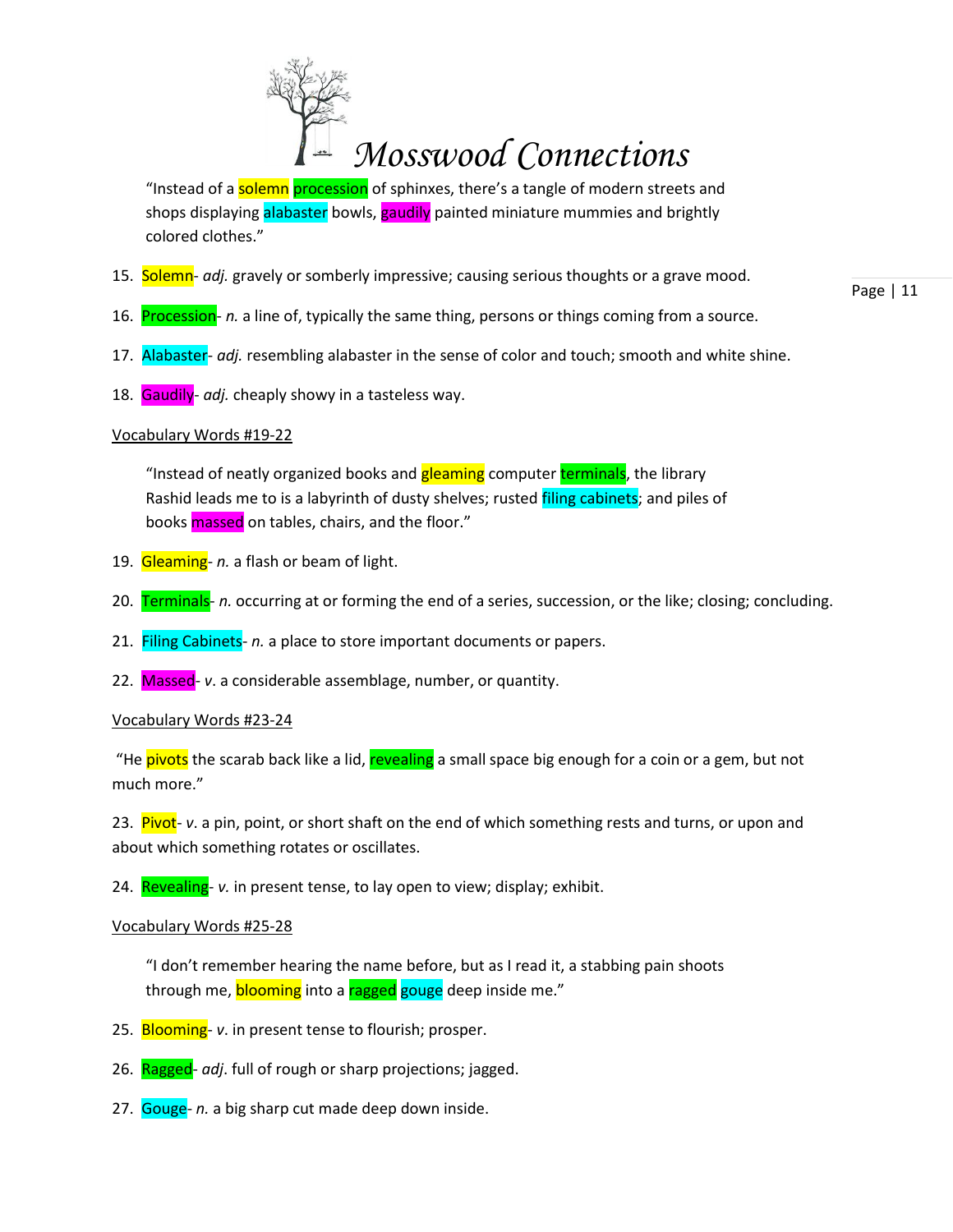

Vocabulary Words #29

"Senenmut rocked back on his heels **complacently**."

Page | 12 29. Complacently- *adv.* pleased especially with oneself or one's merits, advantages, situation, etc., often without awareness of some potential danger or defect; self-satisfied.

# Vocabulary Word #30

"It's like a giant propaganda poster from thousands of years ago."

30. Propaganda- *n.* information, ideas, or rumors deliberately spread widely to help or harm a person, group, movement, institution, nation, etc.

# SENET

Here is one board:

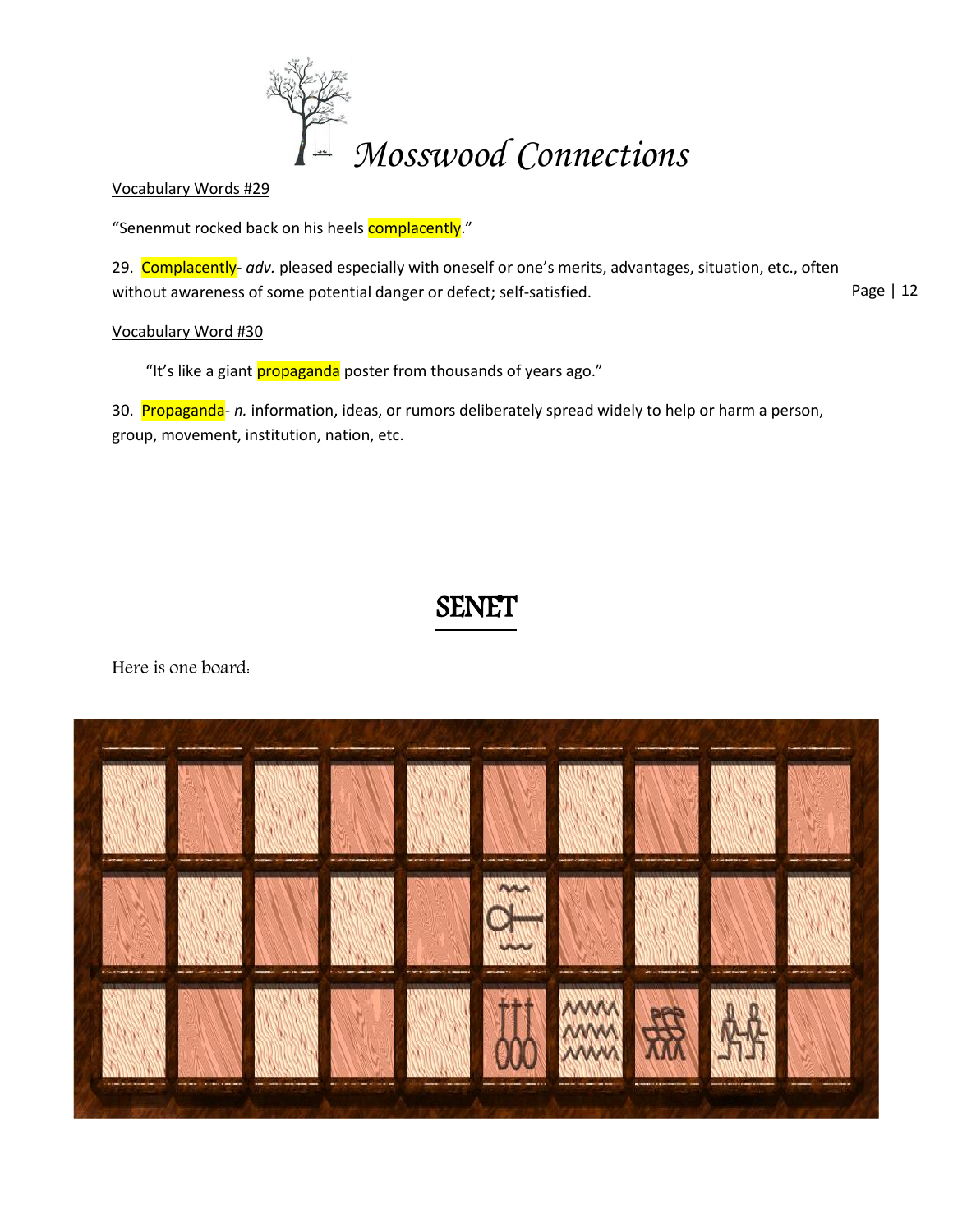

# Senet

Each player uses 7 counters, which in Ancient Egypt would have been spools

# Playing

1. One player puts 7 counters on the odd-numbered squares, 1-13, and the other player puts 7 counters on the even-numbered squares, 2-14.

2. Each player drops the throw-sticks: (Make your own out of Popsicle sticks.)

- 4 decorated surfaces up scores 5
- 4 plain surfaces up scores 4
- 3 plain surfaces up scores 3
- 2 plain surfaces up scores 2
- 1 plain surface up scores 1

3. The first player to score 1 starts, and has to use whichever counters are on the even-numbered squares.

4. At the start of each turn, a player drops the four throw-sticks. The player can then move any counter as many squares as the throw has scored, but the counter can only be moved to an empty square or to one occupied by an undefended opposing counter.

5. A counter is undefended if the squares to either side of it are empty or are occupied by one or the other player's counters in adjacent squares, they are safe from attack.

6. If an undefended counter is attacked it is moved back to the square that the attacking counter came from.

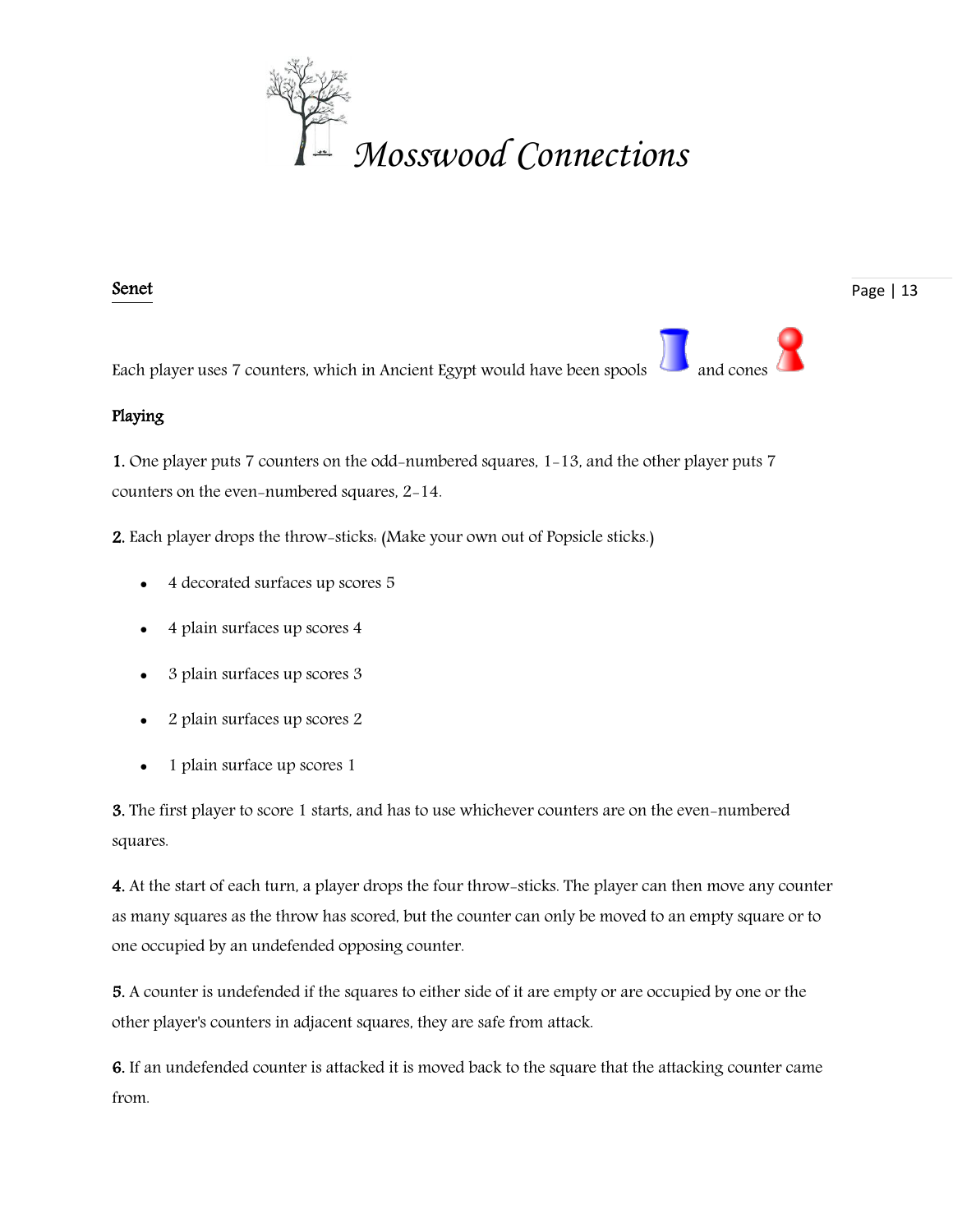

7. If a player cannot move any counters forwards, a counter must be moved back by the score thrown. If no counters can be moved, the score is lost.

8. A throw of 5 gives a player an extra turn.

9. All the counters have to land on Square 26 before they can go any further. The exact number must be thrown to reach this square.

10. Once on Square 26, a throw of 5 takes the counter off the board. Throws of 2, 3 or 4 take it to Squares 28, 29 or 30 respectively. To leave the board from Square 28 requires a throw of 3, from Square 29 a 2 and from 30 a 1.

11. If an undefended counter on Squares 28, 29 or 30 is attacked it moves back to Square 27. A player with a counter on Square 27 cannot move any other counters until a 4 has been thrown to remove the counter on Square 27 from the board.

12. The first player to remove all his or her counters from the board is the winner.

Here is another board: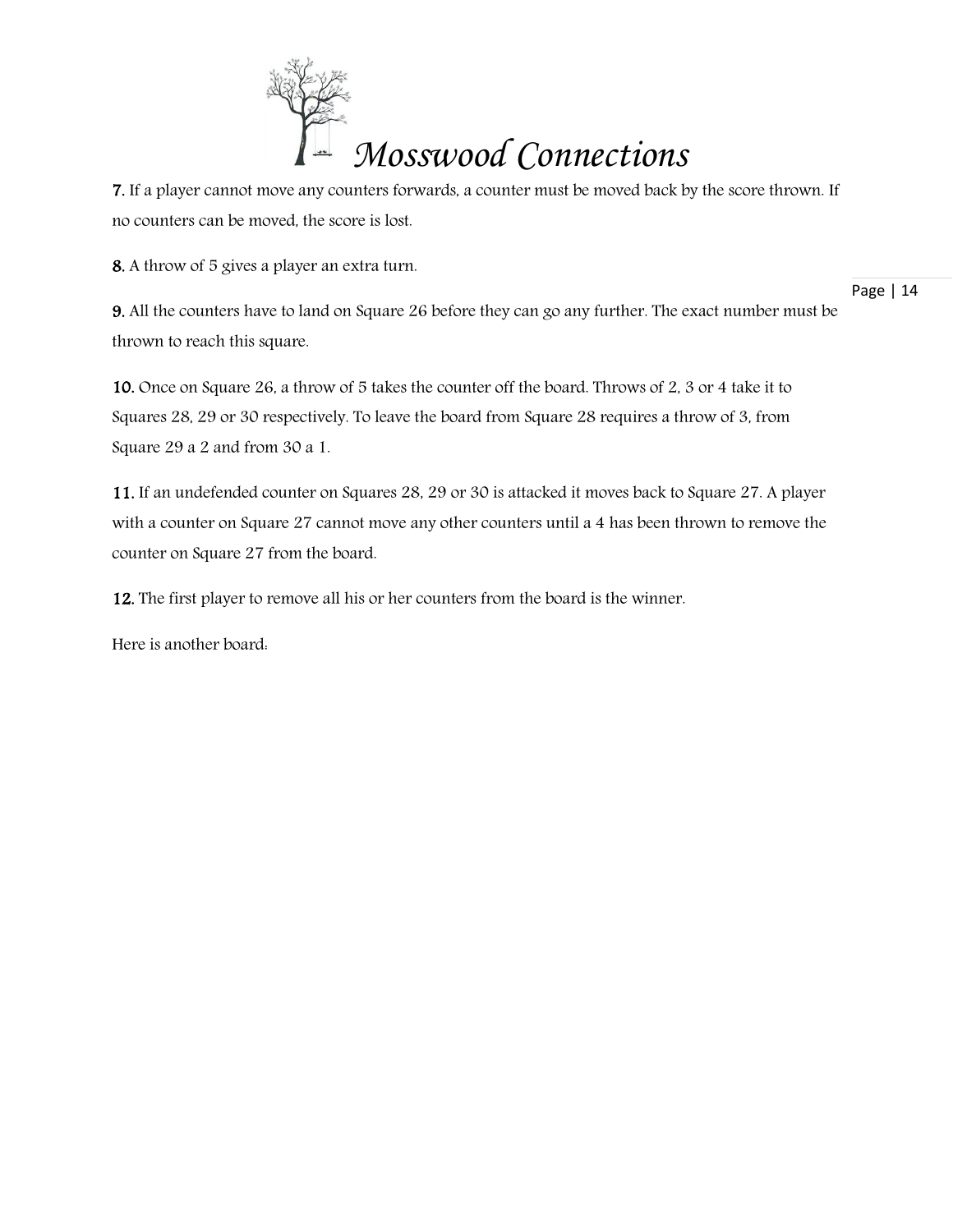